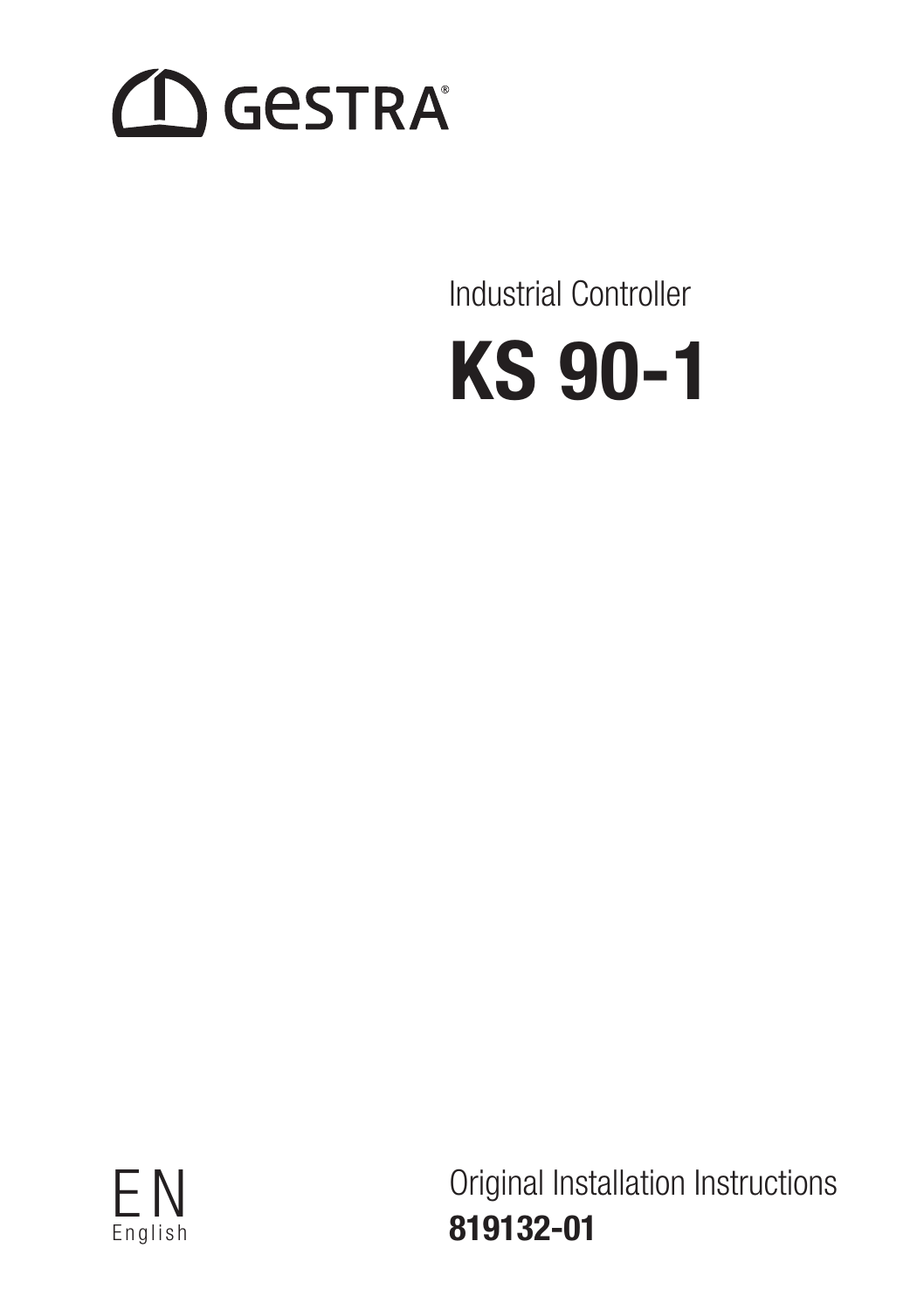# **Contents**

#### **Important Notes**

#### **Directives and Standards**

#### **Technical data**

| KS 90- |  |
|--------|--|
|        |  |

#### In control cabinet: Mounting the industrial controller

| Dimensions KS 90-1 |  |
|--------------------|--|
|                    |  |

#### In control cabinet: Wiring the industrial controller

#### In the plant: Wiring the conductivity transmitter

Page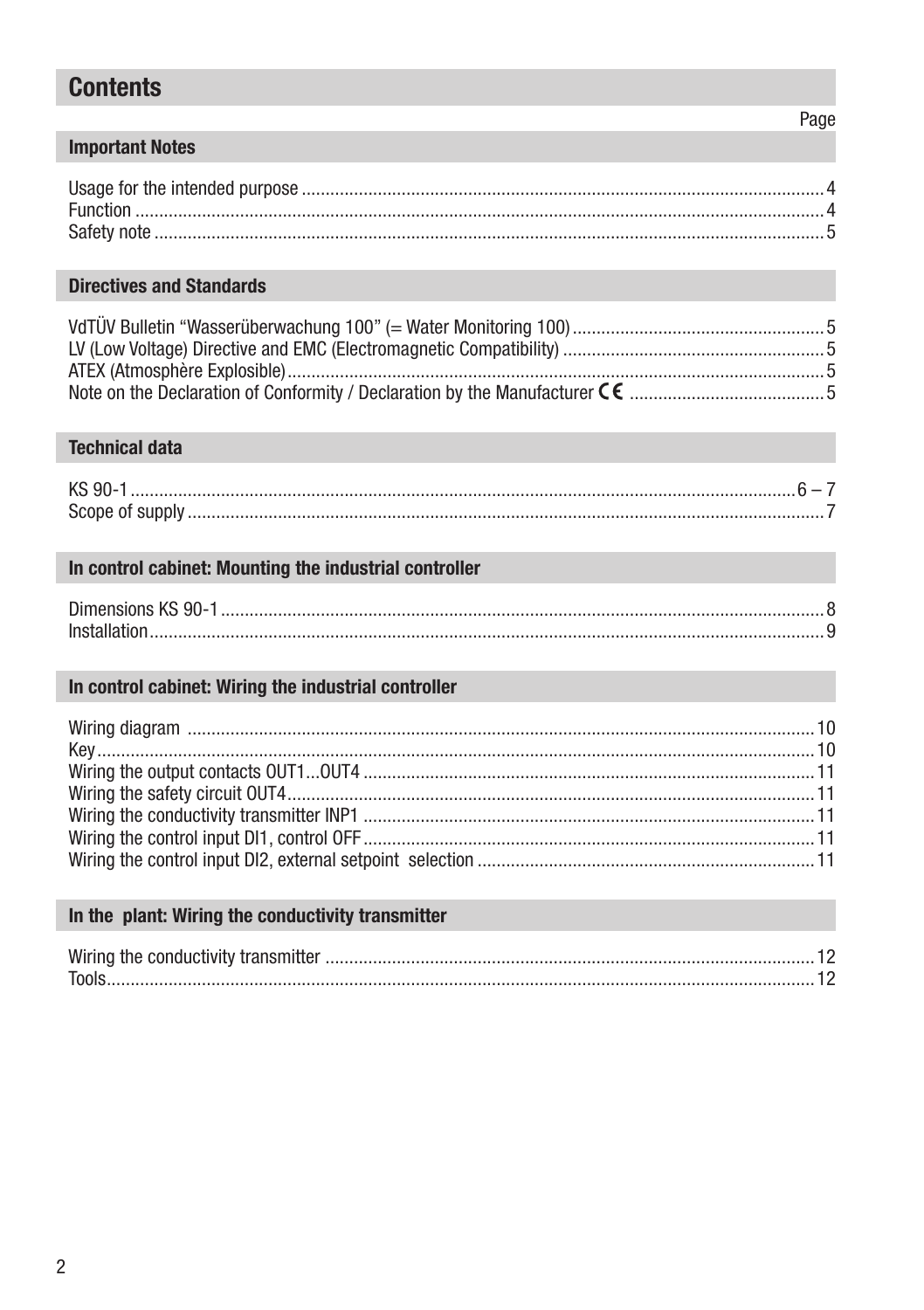# **Contents** - continued -

#### Operating the industrial controller

#### **Commissioning procedure**

#### **Operation**

| $\textbf{Control OFF} \textcolor{red}{\textbf{OPT} \textbf{1} } \textbf{1} \textbf{0}$ |  |
|----------------------------------------------------------------------------------------|--|

## **Troubleshooting**

|--|--|--|--|--|--|

#### **Further Notes**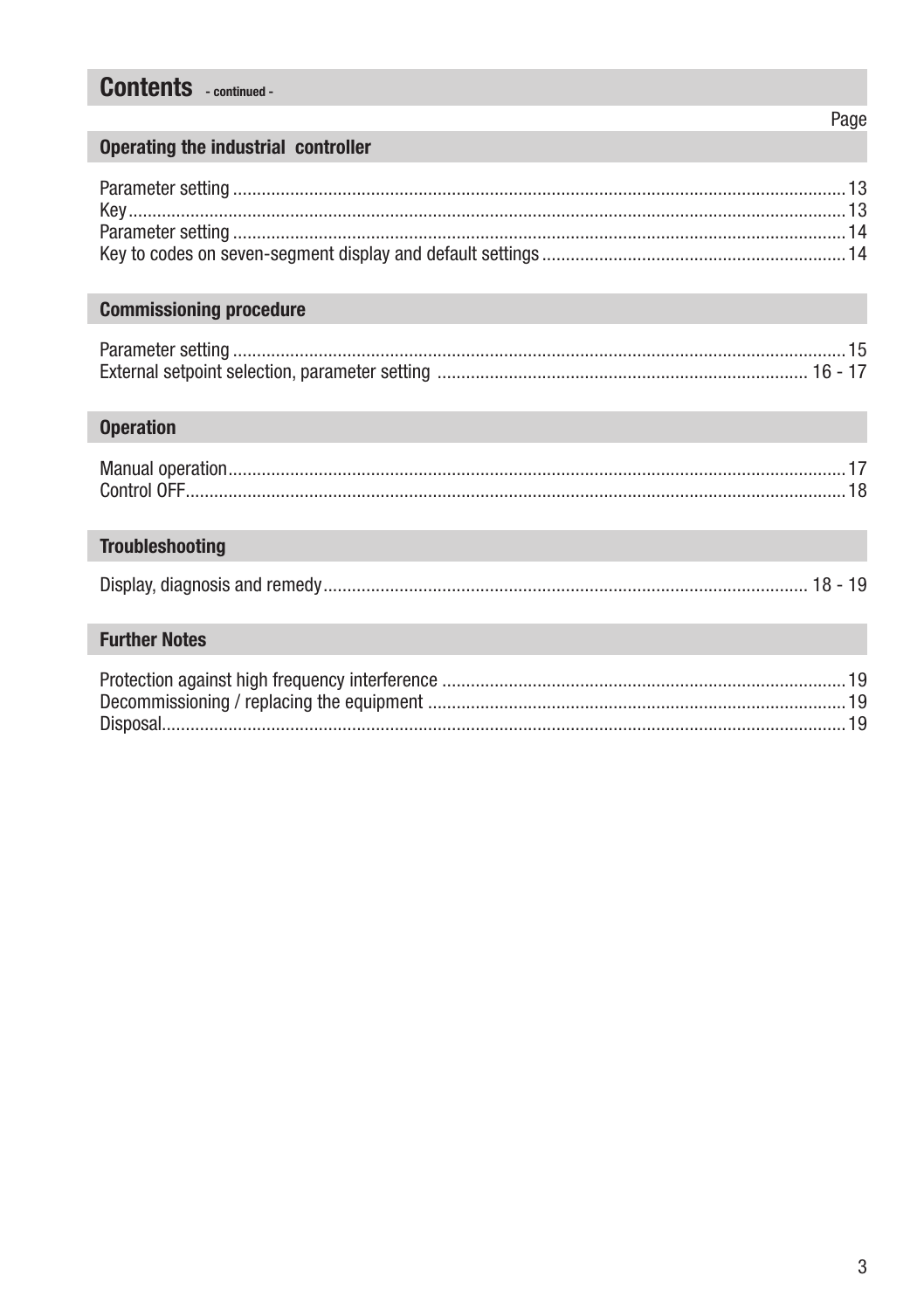# Important Notes

#### Usage for the intended purpose

The industrial controller KS 90-1 is used in conjunction with the conductivity transmitter LRGT 1.-.. as continuous blowdown controller and conductivity limiter (to control the concentration of total dissolved solids = TDS), e. g. in steam boilers and (pressurised) hot-water plants. The industrial controller signals when the preset max, and min. limit is reached and controls the continuous blowdown valve BAE.

The industrial controller KS 90-1 is designed for use with the conductivity transmitter types LRGT 16-1, LRGT 16-2, LRGT 16-3, LRGT 16-4, LRGT 17-1 and LRGT 17-3.

#### Function

The industrial controller KS 90-1 processes the conductivity-dependent current signal of the conductivity transmitter LRGT 1.-.. or externally specified setpoints.

In the industrial controller KS 90-1 the input signal is standardized according to the conductivity measurement range and the switchpoints for MIN / MAX limits within this range are variably adjusted. During normal operation the actual value and the setpoint for continuous blowdown control are indicated on the seven-segment LED display.

When the MIN or MAX limit is reached, the MIN or MAX output contact is switched over and LED 3 or 4 is illuminated.

The industrial controller KS 90-1 works also as PI-type continuous blowdown controller. Once the adjusted setpoing is reached, the controller output contacts switch over according to the preset control parameters and the continuous blowdown valve is activated or deactivated. At the same time LED 2 (valve opens) or LED 1 (valves closes) lights ups.

To avoid losing boiler water during stand-by operation you can energize the control input DI1 in order to de-activate the continuous blowdown control system and to close the continuous blowdown valve.

If faults occur in the electrical connection of the conductivity transmitter, a MIN alarm is triggered and the continuous blowdown valve closes.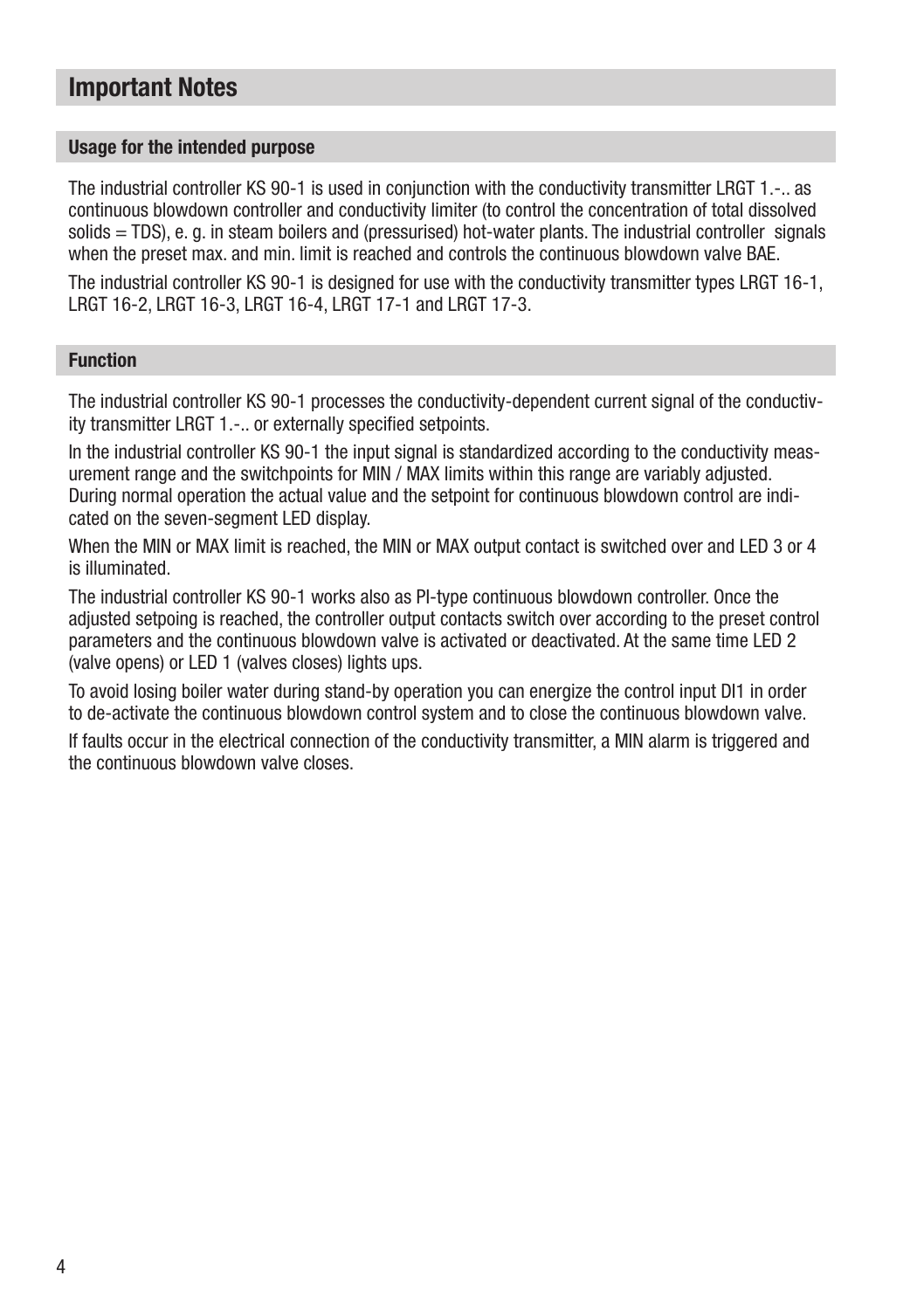# Important Notes - continued -

#### Safety note

The equipment fulfils a safety function and must only be installed, wired and commissioned by qualified and competent staff.

Retrofitting and maintenance work must only be performed by qualified staff who - through adequate training - have achieved a recognised level of competence.



### **Danger**

The terminal strips of the equipment are live during operation. This presents the danger of electric shock!

Always cut off power supply to the equipment before mounting, removing or connecting the terminal strips!



### Attention

The name plate specifies the technical features of the equipment. Note that any piece of equipment without its specific name plate must neither be commissioned nor operated.

# Directives and Standards

#### VdTÜV Bulletin "Water Monitoring 100"

The industrial controller KS 90-1 in conjunction with the conductivity transmitter LRGT 1.-.. is type approved according to VdTÜV Bulletin "Water Monitoring 100".

The VdTÜV Bulletin "Water Monitoring 100" states the requirements made on water monitoring equipment.

#### LV (Low Voltage) Directive and EMC (Electromagnetic Compatibility)

The equipment meets the requirements of the Low Voltage Directive 2006/95/EC and the EMC Directive 2004/108/EC.

#### ATEX (Atmosphère Explosible)

According to the European Directive 94/9/EC the equipment must not be used in explosion risk areas.

#### Note on the Declaration of Conformity / Declaration by the Manufacturer CE

For details on the conformity of our equipment according to the European Directives see our Declaration of Conformity or our Declaration of Manufacturer.

The current Declaration of Conformity / Declaration of Manufacturer are available in the Internet under www.gestra.de/documents or can be requested from us.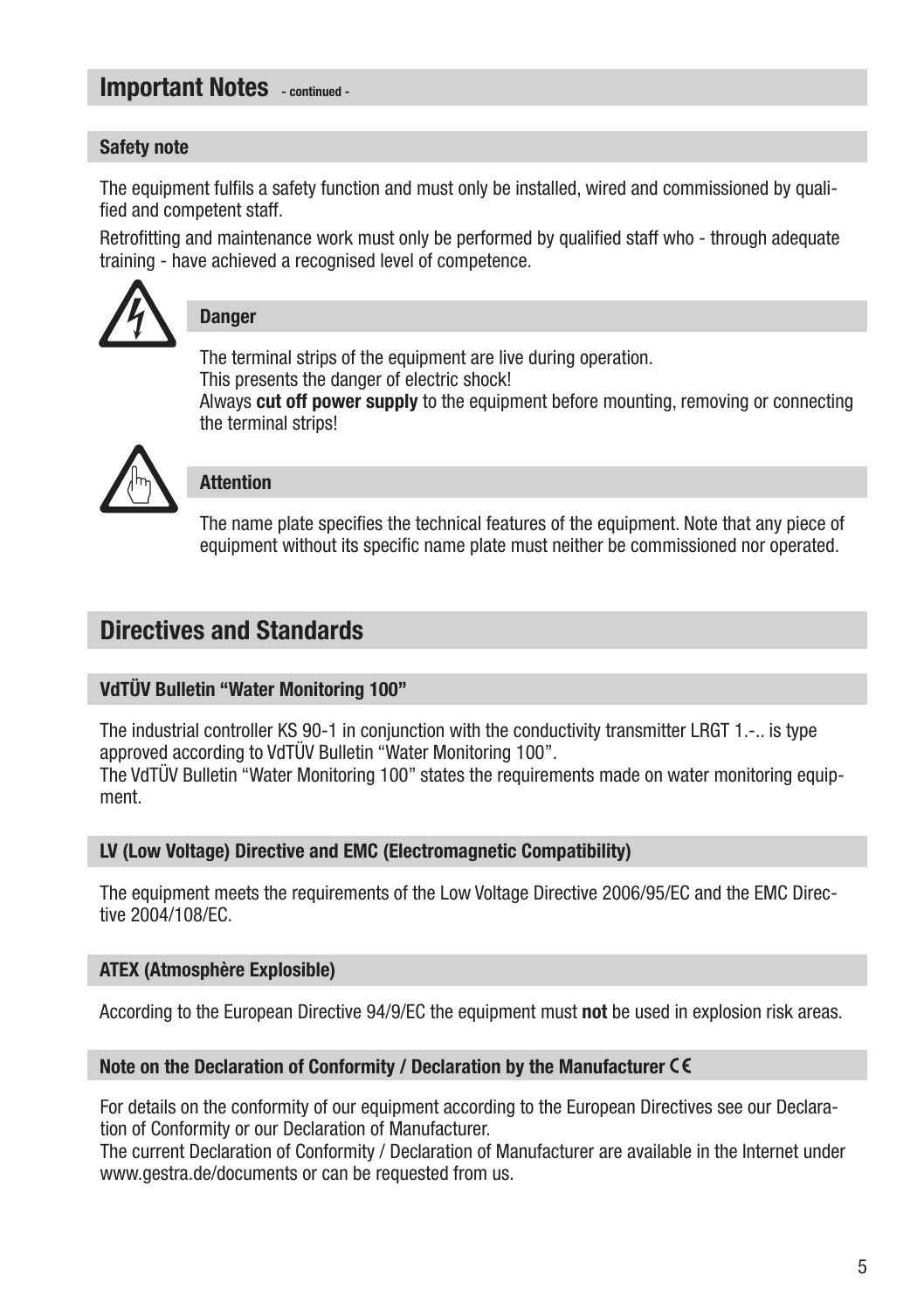# Technical data

#### $KS$  90-1

#### Supply voltage

90 – 250 VAC, 48 - 62 Hz

#### Power consumption 8.0 VA

#### **Inputs**

1 actual value input INP1, 4-20 mA, for conductivity transmitter LRGT 1.-.., screened, with 2 poles 1 supplementary input INP2, 4-20 mA, for external setpoint selection 2 control inputs DI1, DI2, configured as switch for connecting volt-free contacts, switched voltage: 5 V, current 100 μA.

#### Outputs:

Relay outputs Volt-free change-over contact Max. contact rating: 500 VA, 250 V, 2 A at 48...62 Hz, Min. contact rating: 6 V, 1 mA DC. Switching cycle, electric: For  $I=1$  A/2 A:  $>$  800,000 / 500,000 (at AC 250 V (resistive load)) Provide inductive loads with RC combinations according to manufacturer's specification to ensure interference suppression.

#### Indicators and adjustors

1 display with bar chart and plain text 4 amber LEDs with relay outputs OUT1...OUT4, 4 pushbuttons for parameter setting and selection manual/automatic

#### Enclosure

Makrolon 9415, flame retardant Flammability class: UL 94 V0, self-extinguishing. Plug-in module, inserted from the front

#### Electrical connections

Screw terminals for conductor cross-sections from 0.5 to 2.5 mm2

#### Safety & protection

Overvoltage category II Contamination class 2 Operating voltage range 300 V Protection II

#### Protection

Front: IP 65 to EN 60529 Enclosure: IP 20 Connections: IP 00

#### Weinht

approx. 0.27 kg

#### Ambient temperature

during operation 0 ... 60 °C

#### Transport temperature

-40 ... +70 °C (<100 hours), defrosting time of the de-energized equipment before it can be put into operation: 24 hours.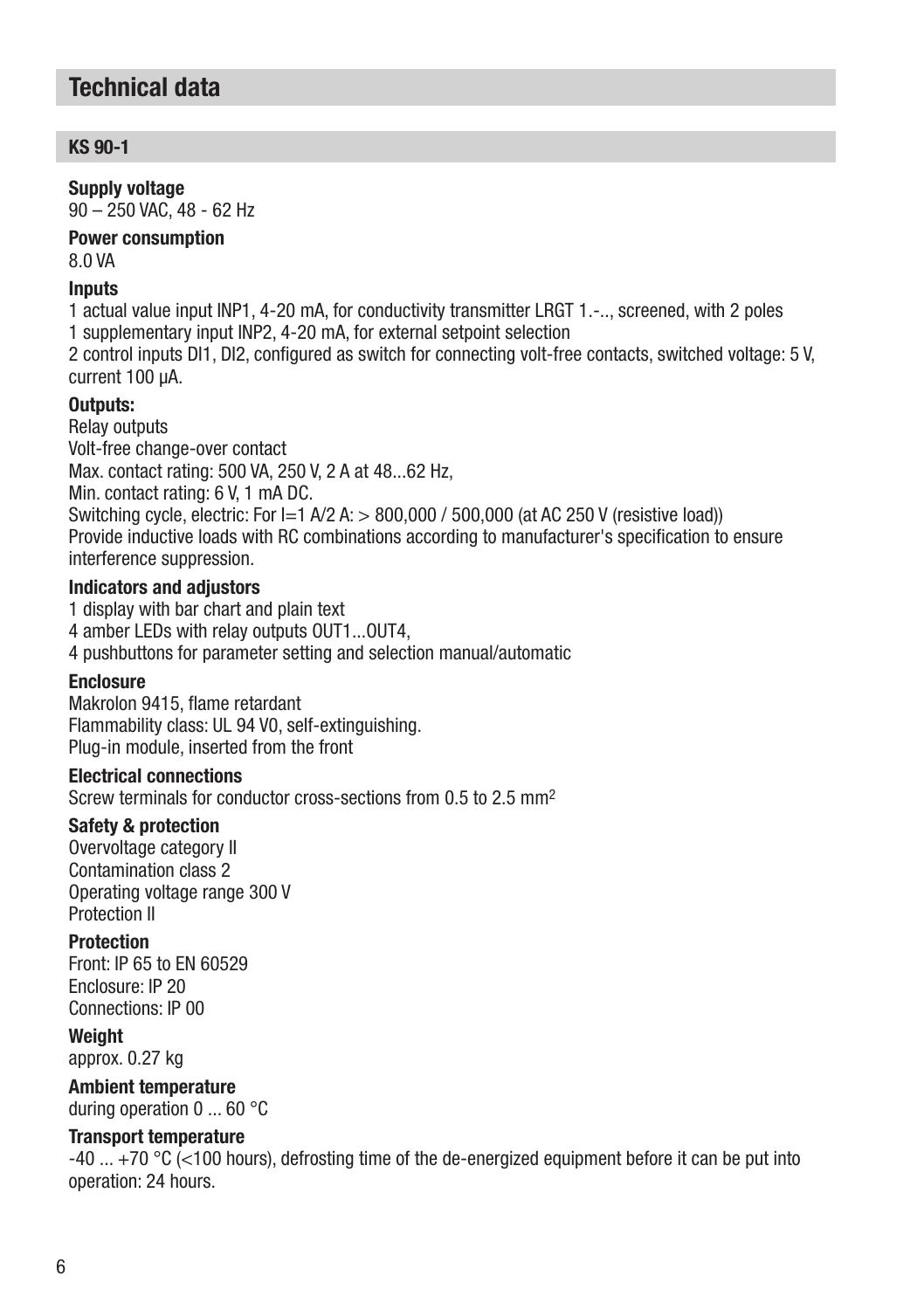# Technical Data - continued -

KS 90-1 - continued -

#### Storage temperature

-40  $\dots$  +70 °C, defrosting time of the de-energized equipment before it can be put into operation: 24 hours.

#### Relative humidity

75 % yearly average, no condensation

**Approvals:**<br>TÜV certificate VdTÜV Bulletin "Wasserüberwachung 100" (= Water Monitoring 100): Requirements made on water level monitoring equipment Type approval no. TÜV · WÜL · XX-003 (see name plate)

#### Scope of supply

#### KS 90-1

- 1 Industrial controller KS 90-1
- 2 Fixing clamps
- 1 Installation & operating manual
- 1 Short installation manual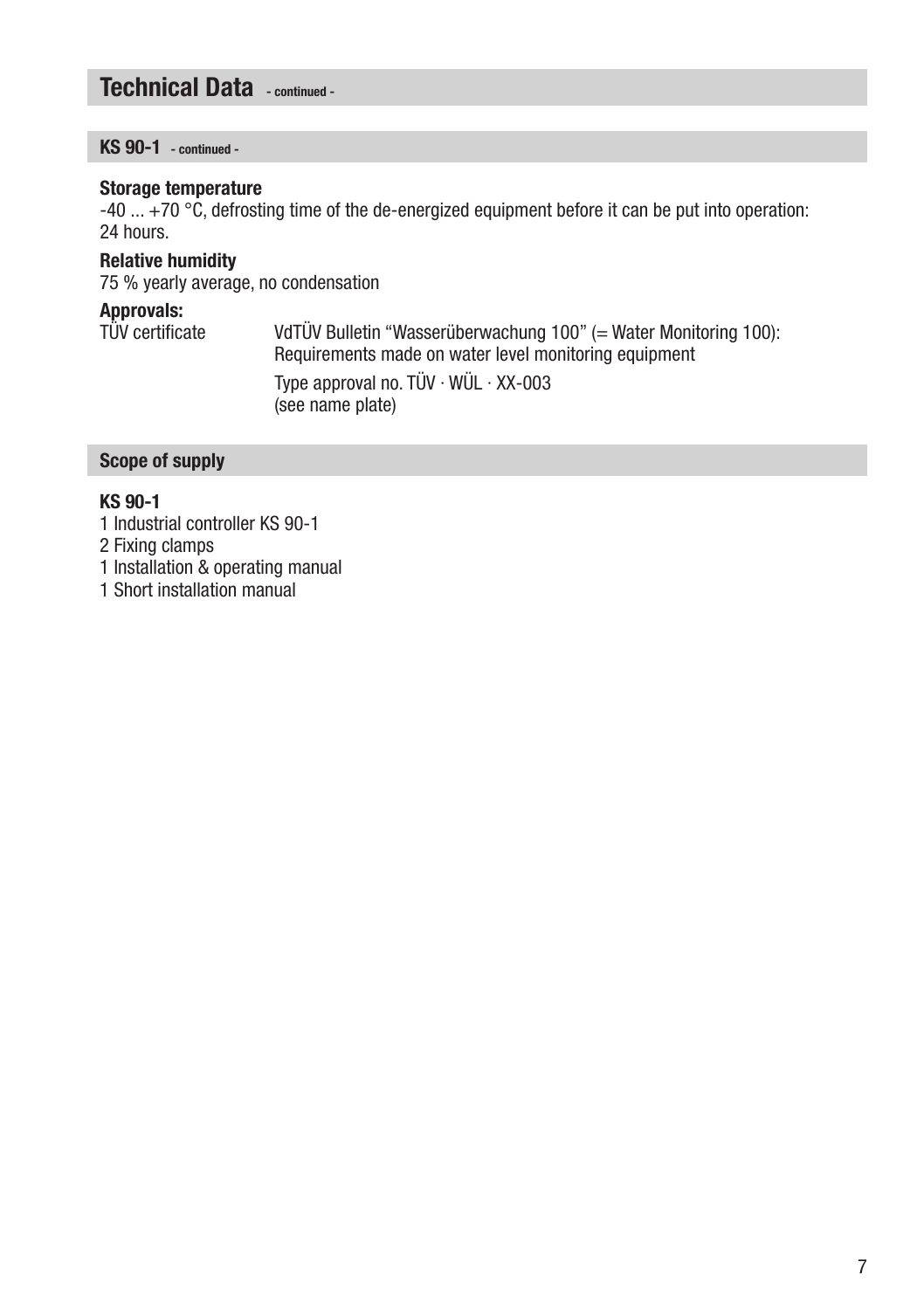# In control cabinet: Mounting the industrial controller

#### Dimensions KS 90-1







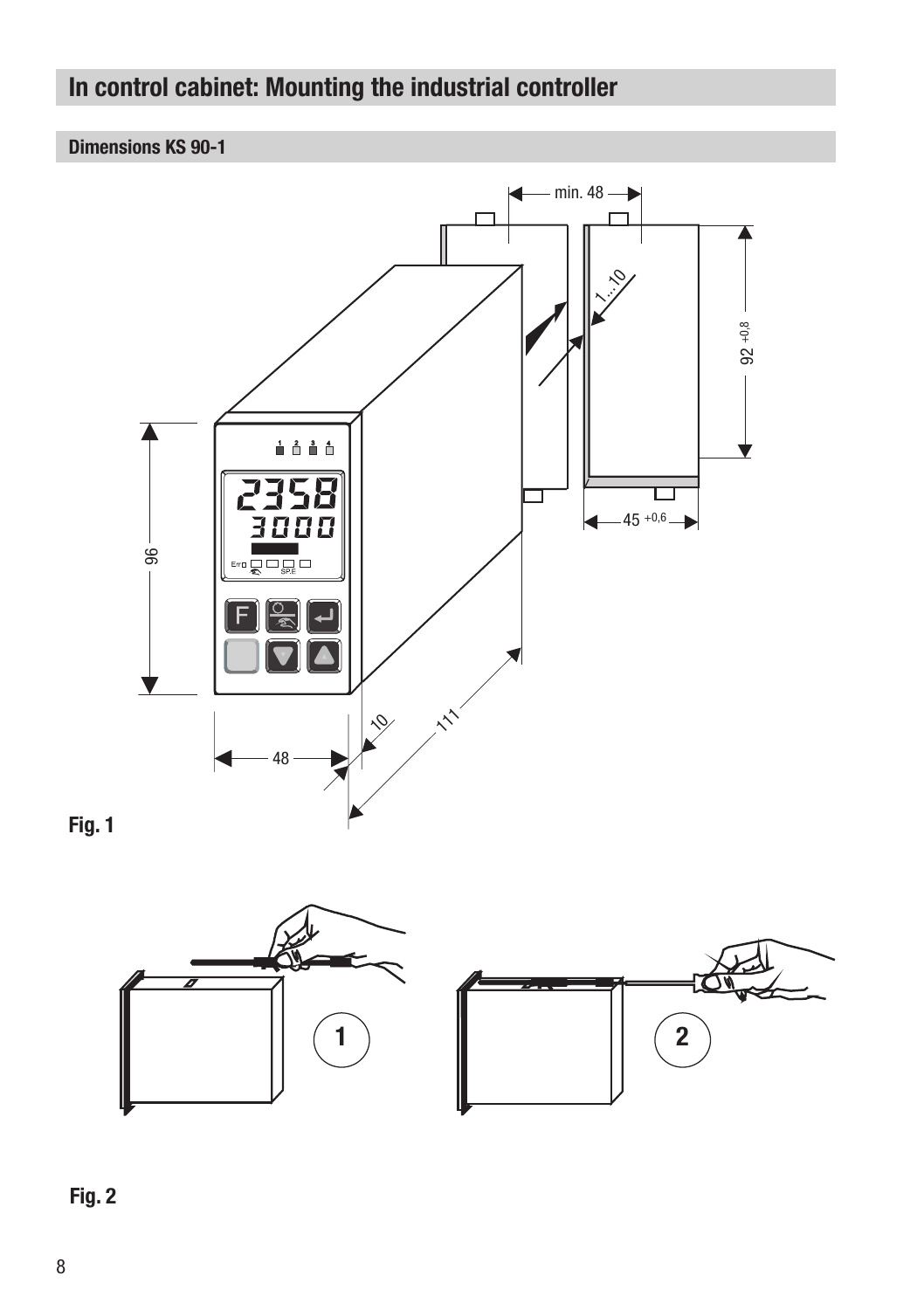# In control cabinet: Mounting the industrial controller - continued -

#### Installation

#### Installation in control cabinet Fig. 2.

- 1. Provide panel cut-out, dimensions: 45+0.6 x 92+0.8.
- 2. Mount the industrial controller KS 90-1 using the fixing clamps supplied with the equipment. Fig. 2



### Attention

■ Make sure that the mounted industrial controller KS 90-1 is sufficiently ventilated so that the max. admissible ambient temperature is not exceeded during operation.



#### **Note**

If a gasket is inserted between the front and the control panel the panel front has protection class IP 65. Fig. 2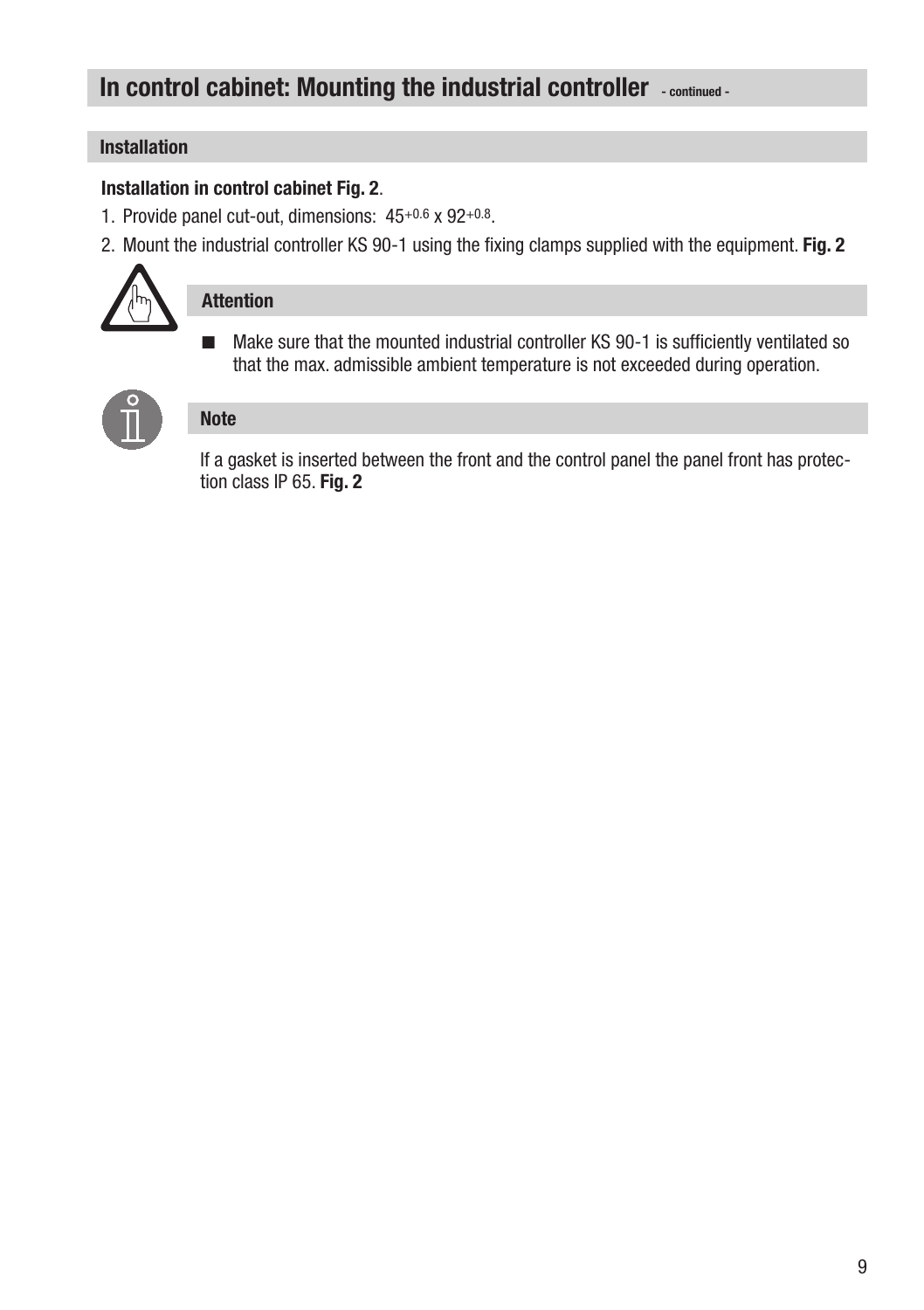# In control cabinet: Wiring the industrial controller

#### Wiring diagram



#### Key

- **1** Connection of supply voltage **90 .. 260 V AC**
- **2** Control input DI1, stand by, control OFF
- 3 Control input DI2, external setpoint selection
- 4 INP2, connection for external setpoint
- 5 INP1, connection for conductivity transmitter
- 6 Connection of supply voltage 24 V DC for conductivity transmitter
- **2** Conductivity transmitter
- **8** MIN output contact OUT3
- <sup>9</sup> MAX output contact OUT4
- **10** Actuator FF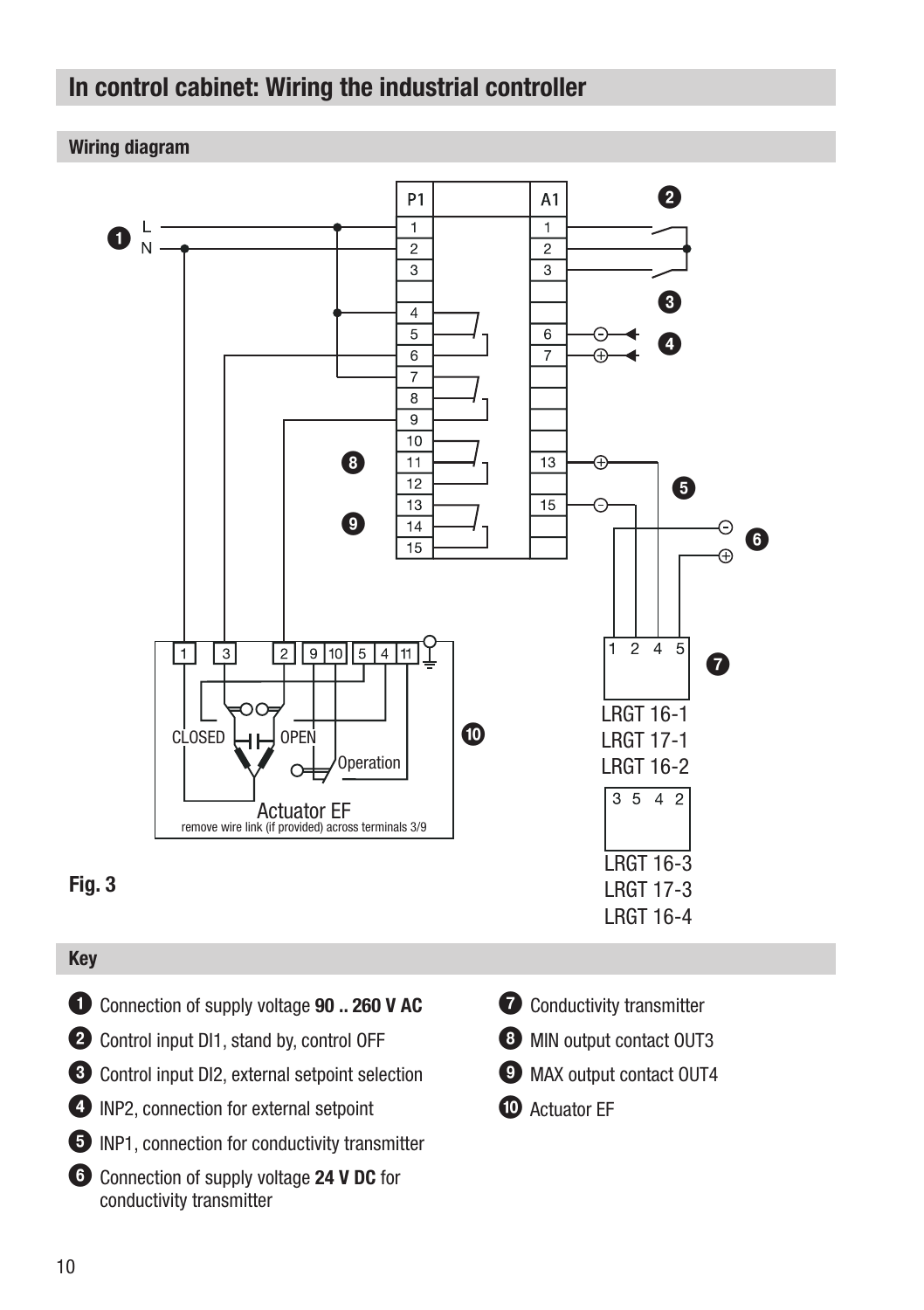# In control cabinet: Wiring the industrial controller - continued -

#### Wiring the output contacts OUT1...OUT4

Wire the terminal strip P (terminals 1-15) according to the desired switching functions. Provide an external slow-blow fuse 2.5 A for the output contacts. When switching off inductive loads, voltage spikes are produced that may impair the operation of control and measuring systems. Connected inductive loads must be provided with suppressors such as RC combinations as specified by the manufacturer.

#### Wiring the safety circuit OUT4

If the equipment is used as conductivity limiter connect the safety circuit for the heating to the terminals 13/15 (OUT4).

Provide an external slow-blow fuse 1.2 A for the output contact.



### **Note**

The equipment does not interlock automatically in the event of an alarm (MAX limit exceeded). If an interlock function is required for the installation it must be provided in the follow-up circuitry (safety circuit). The circuitry must meet the requirements of the EN 50156.

#### Wiring the conductivity transmitter INP1

To connect the equipment use screened multi-core control cable with a min. conductor size 0.5 mm<sup>2</sup>. e. g. LiYCY 2 x 0.5 mm2 , max. length: 250 m.

Wire terminal strip in accordance with the wiring diagram. Fig. 3 Connect the screen only once to the conductivity transmitter.

Make sure that connecting cables leading to the equipment are segregated and run separately from power cables.

#### Wiring the control input DI1, control OFF

To avoid losing boiler water during stand-by operation you can energize the control input DI1 in order to de-activate the continuous blowdown control system and to close the continuous blowdown valve.

The control input is energized by a volt-free make contact connected to the terminals 1 and 2 of terminal strip A1.

#### Wiring the control input DI2, external setpoint selection

The external setpoint selection can be activated by energizing the control input DI2.

The control input is energized by a volt-free make contact connected to the terminals 2 and 3 of terminal strip A1.

Please connect the external setpoint 0/4 -20 mA to terminals 6 and 7+ of terminal strip A1.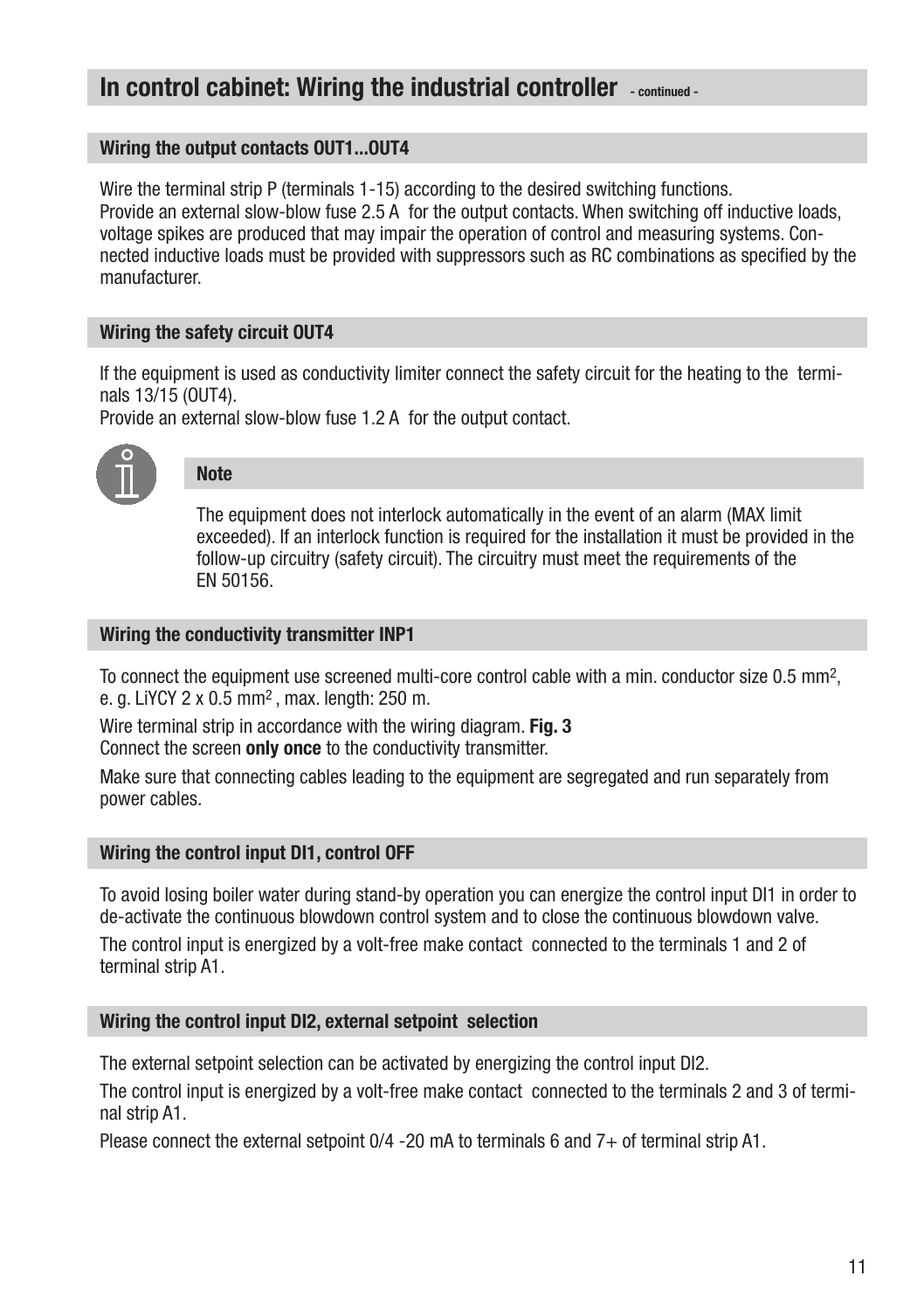# In the plant: Wiring the conductivity transmitter

#### Wiring the conductivity transmitter

The industrial controller KS 90-1 is designed for use with the conductivity transmitter types LRGT 16-1, LRGT 16-2 or LRGT 17-1, LRGT 16-3, LRGT 16-4, LRGT 17-1 or LRGT 17-2.

To connect the equipment use screened multi-core control cable with a min. conductor size 0.5 mm<sup>2</sup>, e. g. LiYCY 2 x 0.5 mm2 , max. length: 250 m.

Check the conductivity transmitter for correct wiring of the screen.



#### Attention

- $\blacksquare$  Please follow the instructions given in the installation & operating manual for the LRGT 1.-..
- $\blacksquare$  Make sure that connecting cables leading to the equipment are segregated and run separately from power cables.
- Do not use unused terminals as support point terminals.

#### **Tools**

■ Screwdriver for slotted screws, size 3.5 x 100 mm, completely insulated according to VDE 0680-1.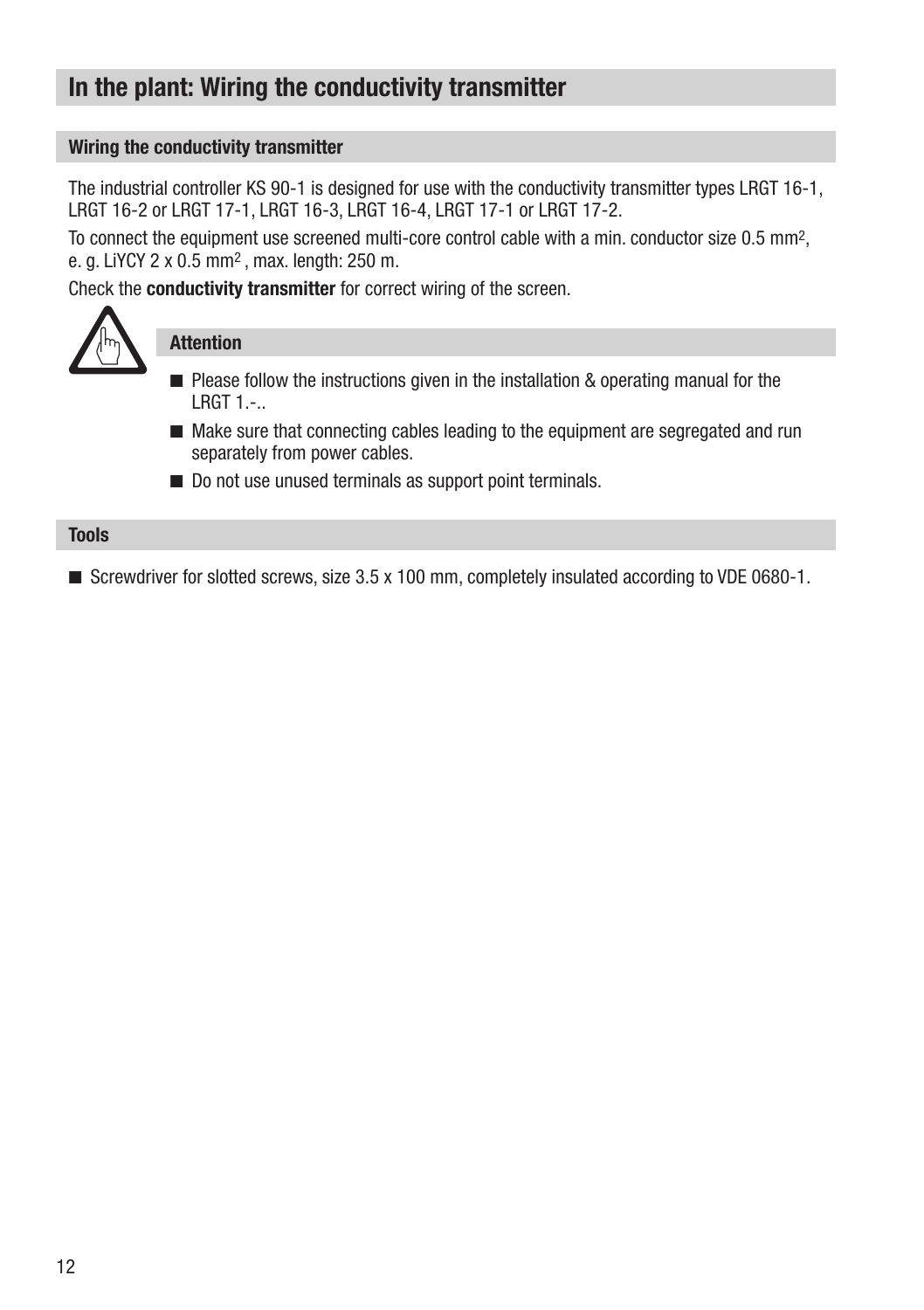# Operating the industrial controller

#### Setting parameters



### Fig. 4

#### Key

- $\bullet$  State of the output contacts Out 1...4 (LED 3 = MIN, LED 4 = MAX)
- $\bullet$  Display of actual value ( $\mu$ S/cm)
- $\bullet$  Display of setpoint ( $\mu$ S/cm)
- **d** Manual/automatic key
- **E** Enter key
- *f* Arrow keys
- *D* LED Error
- **13** LED manual operation / external setpoint (SP.E)
- **i** Bar graph display (deviation)



#### Note

The upper display line always shows the actual value. When the equipment is in parameterization, configuration and calibration mode the lower display line switches cyclically between parameter name and parameter value.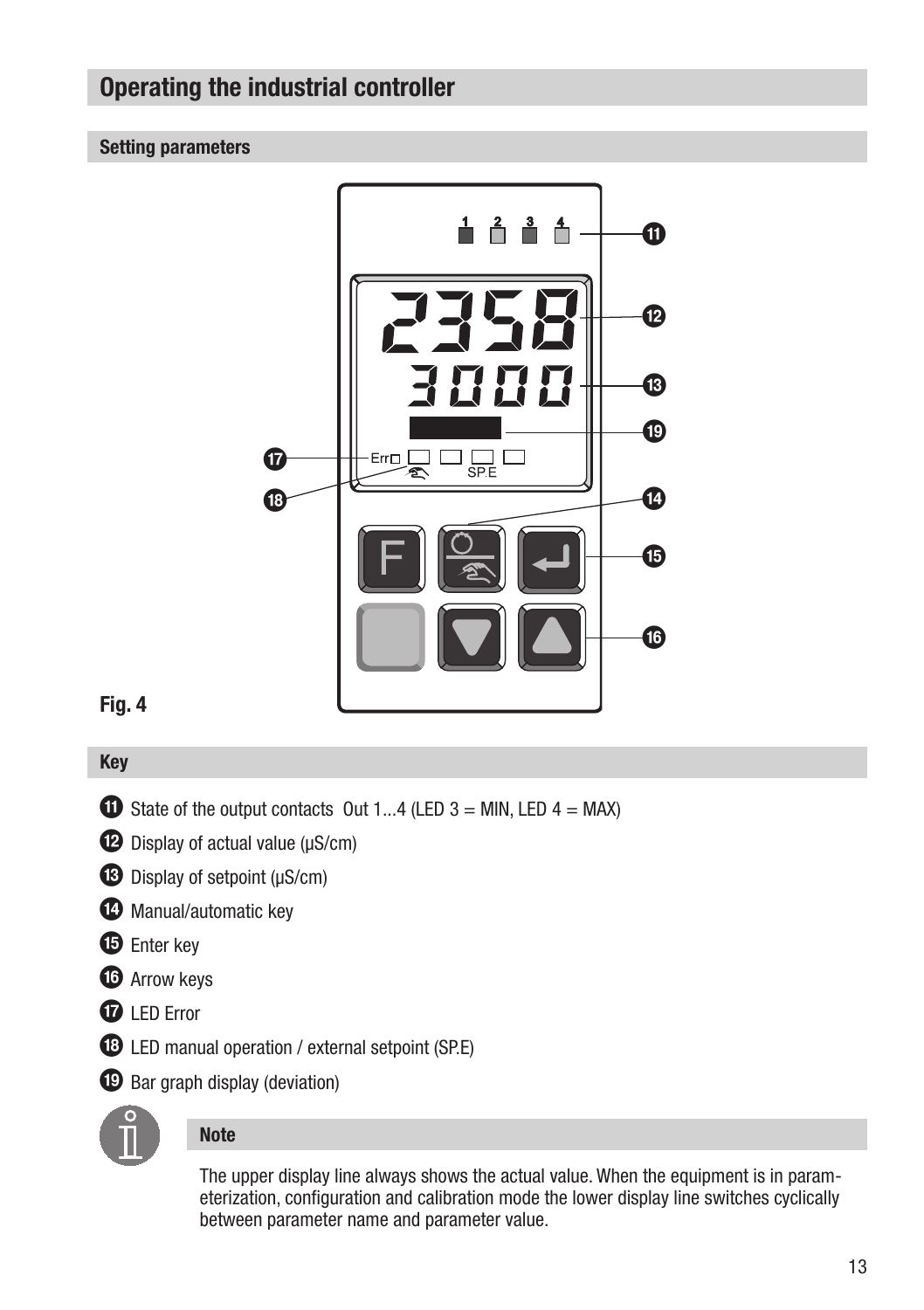# Operating the industrial controller - continued -

#### Setting parameters



#### Key to codes on seven-segment display and basic settings

| Code                                     | <b>Description</b>        | <b>Factory-set default value</b> |  |  |
|------------------------------------------|---------------------------|----------------------------------|--|--|
| $0$ uL.1                                 | Lower scaling point 1     |                                  |  |  |
| 0uH.1                                    | Upper scaling point 1     |                                  |  |  |
| t.F1                                     | Filter time constant 1    | 5 sec.                           |  |  |
| P <sub>b</sub> 1                         | Proportional band 1       | 500 %                            |  |  |
| ti1                                      | Integral action time 1    | 500 sec.                         |  |  |
| <b>SH</b>                                | Neutral zone (dead band)  | $100 \mu S$                      |  |  |
| L.1                                      | <b>MIN limit</b>          |                                  |  |  |
| H.2                                      | <b>MAX</b> limit          |                                  |  |  |
| Appears with external setpoint selection |                           |                                  |  |  |
| InL.2                                    | Lower current input value | 0                                |  |  |
| 0uL.2                                    | Lower scaling point 2     | $100 \mu S$                      |  |  |
| InH.2                                    | Upper current input value | 20                               |  |  |
| 0uH.2                                    | Upper scaling point 2     |                                  |  |  |
| t.F <sub>2</sub>                         | Filter time constant 2    | 5 sec.                           |  |  |
| Appears if malfunctions occur            |                           |                                  |  |  |
| Fail                                     | Error                     |                                  |  |  |
| FbF                                      | Sensor damaged            |                                  |  |  |
| <b>Break</b>                             | Interruption              |                                  |  |  |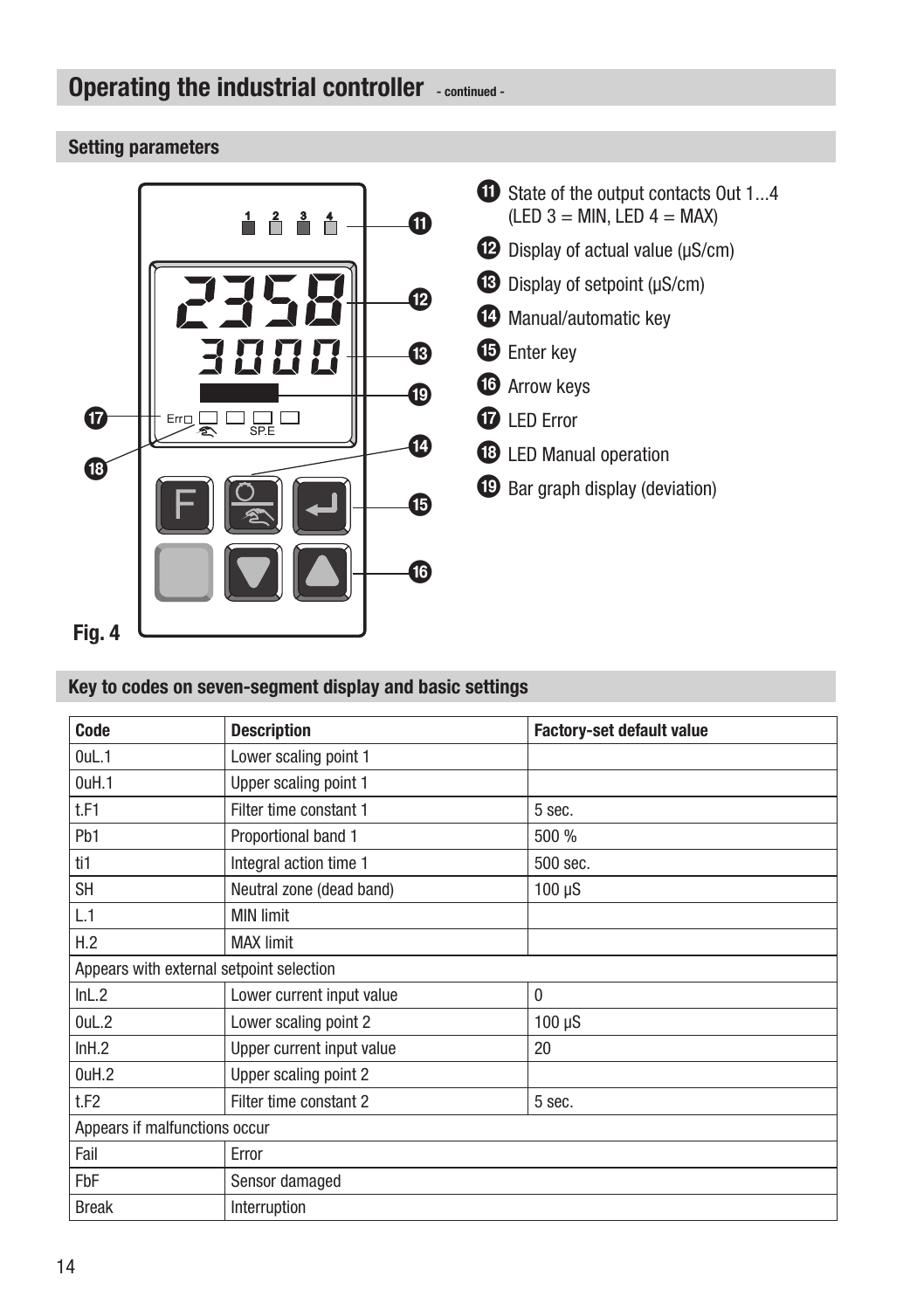# Commissioning procedure

#### Setting parameters

| <b>Start</b>                                         |                             |                                                                                                                                                                                                                                                                                                                                                                                         |  |
|------------------------------------------------------|-----------------------------|-----------------------------------------------------------------------------------------------------------------------------------------------------------------------------------------------------------------------------------------------------------------------------------------------------------------------------------------------------------------------------------------|--|
| <b>Activity</b><br><b>Display</b><br><b>Function</b> |                             |                                                                                                                                                                                                                                                                                                                                                                                         |  |
| Switch on supply<br>voltage.                         | Display is being<br>tested. | After applying the supply voltage the equipment starts in the<br>operator control level. The equipment will be in the operating mode<br>in which it was active before the power was cut. If the controller was<br>in manual operating mode when the supply voltage was switched off<br>it will start again in manual mode with the last control output when it<br>is switched on again. |  |

#### Setpoint setting

Press and hold down the Enter key 15 until the setpoint appears in the second line. Then use the arrow keys to set the desired value. The setting can also be changed during operation.

| <b>Setting parameters</b>                                                                                                                                                                                                                                                                                                    |                                                                                                                                                                                                                                                                |  |
|------------------------------------------------------------------------------------------------------------------------------------------------------------------------------------------------------------------------------------------------------------------------------------------------------------------------------|----------------------------------------------------------------------------------------------------------------------------------------------------------------------------------------------------------------------------------------------------------------|--|
| <b>Activity</b>                                                                                                                                                                                                                                                                                                              | <b>Function</b>                                                                                                                                                                                                                                                |  |
| In the second line the display switches between parameter name and value.<br>Use the arrow keys to set the values.                                                                                                                                                                                                           |                                                                                                                                                                                                                                                                |  |
| Press and hold down the Enter key 15 until<br>the parameter OuL.1 appears. Then set the<br>desired value.                                                                                                                                                                                                                    | Set the lower scaling point to 1 ( $\mu$ S) (LRGT 1.-1/3) or 100 ( $\mu$ S)<br>(LRGT 16-2).                                                                                                                                                                    |  |
| Press and hold down the Enter key until<br>the parameter OuH.1 appears. Then set the<br>desired value.                                                                                                                                                                                                                       | Set the upper scaling point to, e. g. 200 (LRGT 1.-1/3) or 3000<br>(LRGT 16-2/4).                                                                                                                                                                              |  |
| Press and hold down the Enter key until the<br>parameter <b>t.F1</b> appears. Then set the desired<br>value.                                                                                                                                                                                                                 | Adjust the damping factor for the input signal. Note that steam<br>bubbles can affect the readings, causing the measured value to<br>oscillate. The oscillations of the measured value can be dampened<br>by increasing the filter time constant t.F1 setting. |  |
| Press and hold down the Enter key until the<br>parameter Pb1 appears. Then set the desired<br>value.                                                                                                                                                                                                                         | Set the proportional band of the controller. The narrower the pro-<br>portional band, the larger the corrective action in relation to a given<br>deviation will be.                                                                                            |  |
| Press and hold down the Enter key until the<br>parameter ti1 appears. Then set the desired<br>value.                                                                                                                                                                                                                         | Set the integral action time. The longer the integral time, the<br>smoother and more gradual the corrective action will be.                                                                                                                                    |  |
| Press and hold down the Enter key until the<br>parameter SH appears. Then set the desired<br>value.                                                                                                                                                                                                                          | Set the neutral zone (dead band). The larger this value, the higher<br>the admissible deviation from the setpoint will be before corrective<br>action takes place.                                                                                             |  |
| Press and hold down the Enter key until the<br>parameter L.1 appears. Then set the desired<br>value.                                                                                                                                                                                                                         | Set the MIN limit.                                                                                                                                                                                                                                             |  |
| Press and hold down the Enter key until the<br>parameter H.2 appears.                                                                                                                                                                                                                                                        | Set the MAX limit. If the equipment is used as conductivity (TDS)<br>limiter, set the predefined max. electrical conductivity.                                                                                                                                 |  |
| Changes will be saved automatically. After setting the parameters press and hold down the Enter key until the<br>setpoint is indicated in the lower display line or wait for approx. 30 seconds. After this time the controller returns to<br>normal operating mode and the actual value and the setpoint will be indicated. |                                                                                                                                                                                                                                                                |  |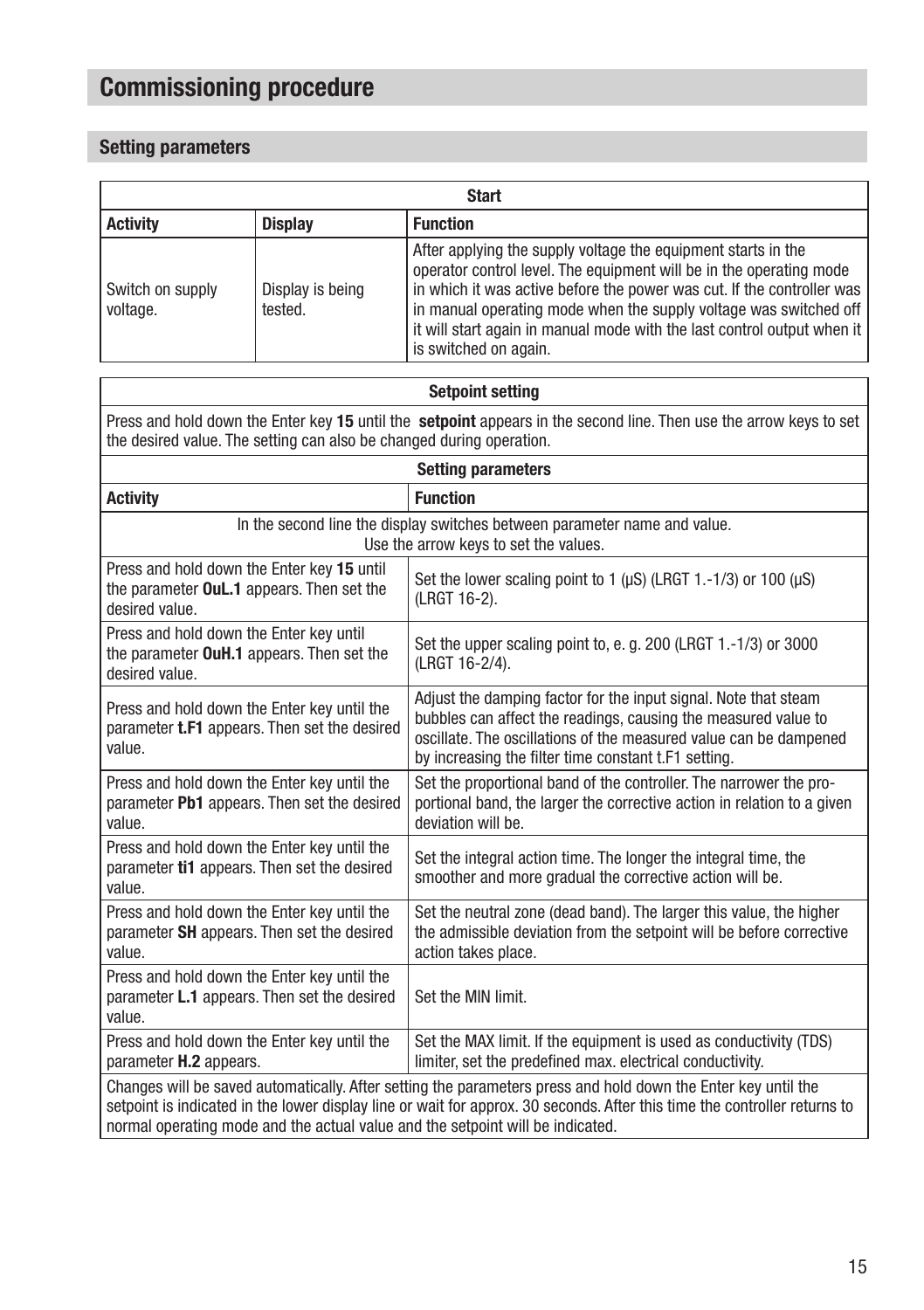# Commissioning - continued -

#### External setpoint selection, parameter setting



| <b>External setpoint selection</b>                                                                                                                                                                           |                |                                                 |  |
|--------------------------------------------------------------------------------------------------------------------------------------------------------------------------------------------------------------|----------------|-------------------------------------------------|--|
| The external setpoint selection can be activated by energizing the control input DI2. The control input is energized<br>by a volt-free make contact connected to the terminals 2 and 3 of terminal strip A1. |                |                                                 |  |
| <b>Activity</b>                                                                                                                                                                                              | <b>Display</b> | <b>Function</b>                                 |  |
| Hold down the Enter key for at least 5<br>seconds.                                                                                                                                                           | PArA           | The controller is now in parameterization mode. |  |
| Press the Enter key once.                                                                                                                                                                                    |                | This confirms your input.                       |  |
| Use the arrow keys until you reach the<br>external setpoint InP.2. Press the enter key<br>to confirm the input.                                                                                              | InP.2          | You can now set the desired parameters.         |  |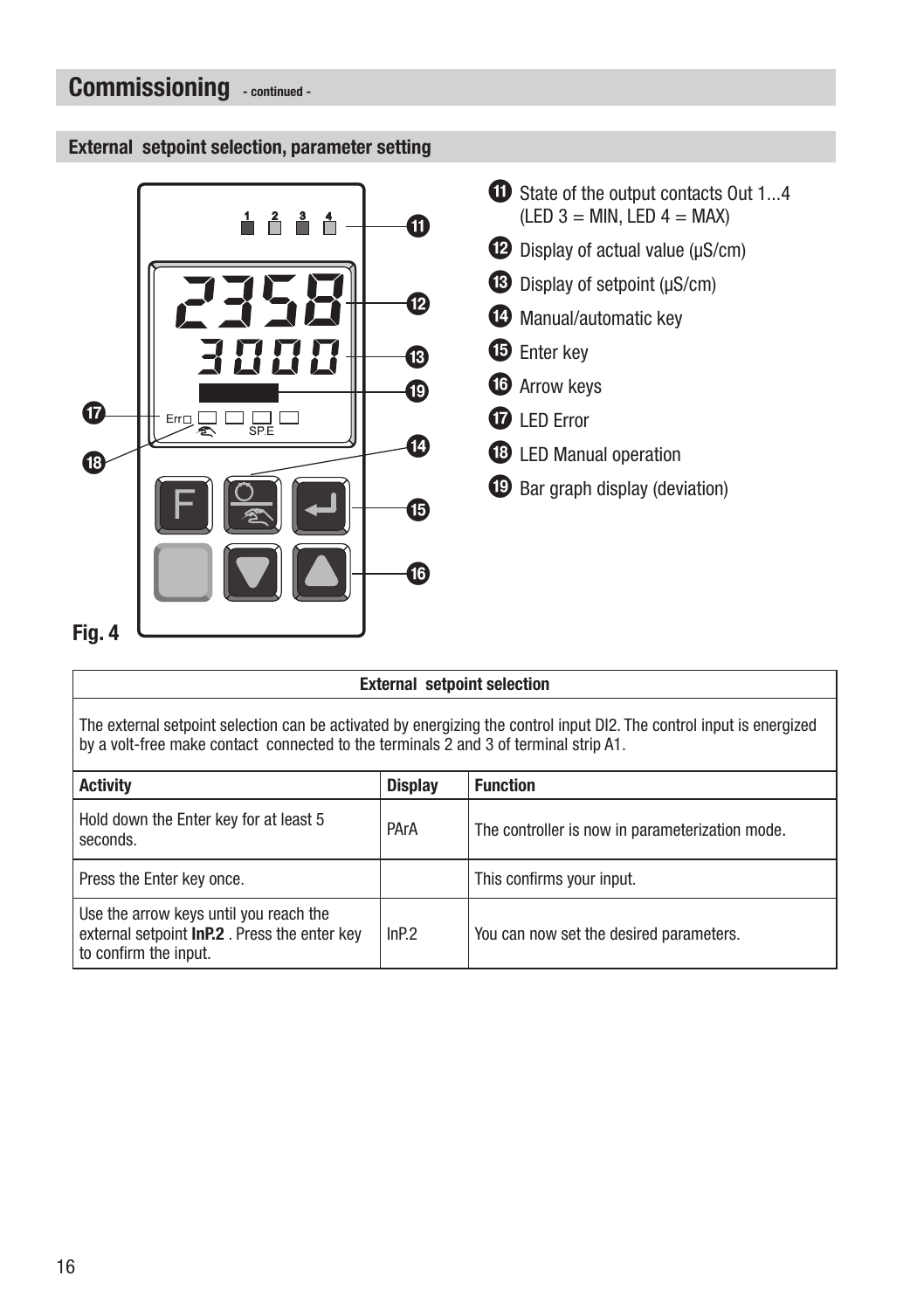# Commissioning - continued -

#### External setpoint selection, parameter setting - continued -

| <b>Setting parameters</b>                                                                                                                                                                                                                  |                                                                                                                                                                                                                                                                |  |
|--------------------------------------------------------------------------------------------------------------------------------------------------------------------------------------------------------------------------------------------|----------------------------------------------------------------------------------------------------------------------------------------------------------------------------------------------------------------------------------------------------------------|--|
| <b>Activity</b>                                                                                                                                                                                                                            | <b>Function</b>                                                                                                                                                                                                                                                |  |
| In the second line the display switches between parameter name and value.<br>Use the arrow keys to set the values.                                                                                                                         |                                                                                                                                                                                                                                                                |  |
| Press and hold down the Enter key until<br>the parameter <b>InL.2</b> appears. Then set the<br>desired value.                                                                                                                              | Set the lower current input value (0 or 4 mA).                                                                                                                                                                                                                 |  |
| Press and hold down the Enter key until<br>the parameter <b>OuL.2</b> appears. Then set the<br>desired value.                                                                                                                              | Set the lower scaling point to 1 ( $\mu$ S) (LRGT 1.-1/3) or 100 ( $\mu$ S)<br>(LRGT 16-2/4).                                                                                                                                                                  |  |
| Press and hold down the Enter key until<br>the parameter <b>InH.2</b> appears. Then set the<br>desired value.                                                                                                                              | Set the upper current input value (20 mA).                                                                                                                                                                                                                     |  |
| Press and hold down the Enter key until<br>the parameter <b>OuH.2</b> appears. Then set the<br>desired value.                                                                                                                              | Set the upper scaling point to, e. g. 200 (LRGT $1.-1/3$ ) or 3000<br>(LRGT 16-2/4).                                                                                                                                                                           |  |
| Press and hold down the Enter key until the<br>parameter <b>t.F1</b> appears. Then set the desired<br>value.                                                                                                                               | Adjust the damping factor for the input signal. Note that steam<br>bubbles can affect the readings, causing the measured value to<br>oscillate. The oscillations of the measured value can be dampened<br>by increasing the filter time constant t.F1 setting. |  |
| Changes will be saved automatically. After setting the parameters press and hold down the Enter key until the<br>setpoint is indicated in the lower display line or wait for approx. 30 seconds. After this time the controller returns to |                                                                                                                                                                                                                                                                |  |

setpoint is indicated in the lower display line or wait for approx. 30 seconds. After this time the controller returns to normal operating mode and the actual value and the setpoint will be indicated.

# **Operation**

#### Manual operation

| <b>Activity</b>                                                       | <b>Display</b>                               | <b>Function</b>                                                 |
|-----------------------------------------------------------------------|----------------------------------------------|-----------------------------------------------------------------|
| Press the Manual/Automatic key                                        | LED "Manual<br>operation" is<br>illuminated. | The controller is now in manual operation mode.                 |
| Press the arrow keys until the desired valve<br>position is attained. | LEDs 1 and 2<br>are illuminated.             | The connected continuous blowdown valve is<br>opened or closed. |
| Press the Manual/Auto key or the Enter key.                           |                                              | The controller returns to normal operating mode.                |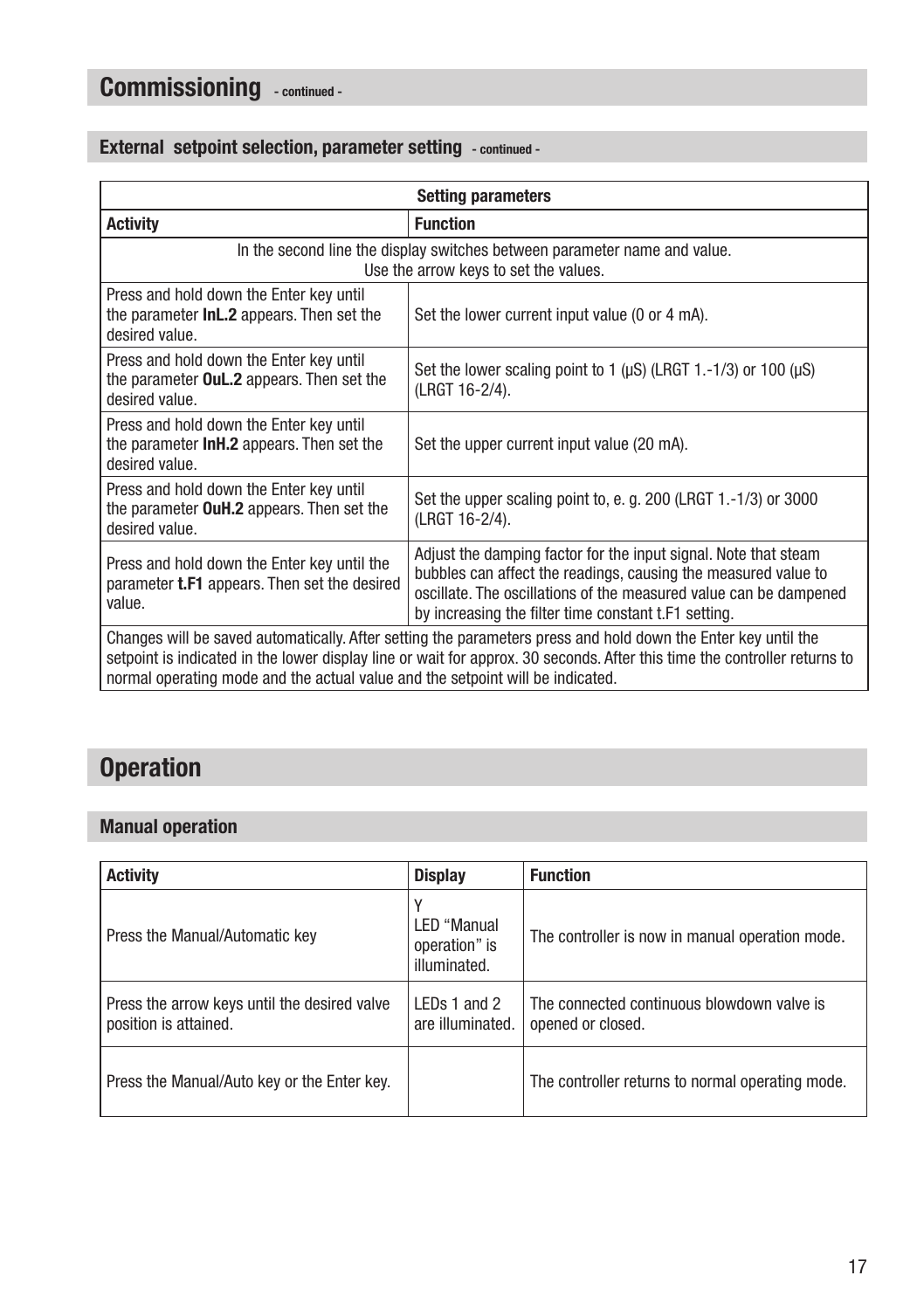# Operation - continued -

#### Control OFF

To avoid losing boiler water during stand-by operation you can energize the control input DI1 in order to de-activate the continuous blowdown control system and to close the continuous blowdown valve.

The control input is energized by a volt-free make contact connected to the terminals 1 and 2 of terminal strip A1.

| <b>Activity</b>                                              | <b>Function</b>                                                                                                                                           |
|--------------------------------------------------------------|-----------------------------------------------------------------------------------------------------------------------------------------------------------|
| Energize the control input DI1 via a volt-free make contact. | The continuous blowdown control is switched off and<br>for 5 minutes a signal is sent to close the continuous<br>blowdown valve.                          |
| Open the make contact for the control input DI1.             | The continuous blowdown control is switched on again<br>and the continuous blowdown valve is motored into the<br>position required by the control system. |

# **Troubleshooting**

#### Indication, diagnosis and remedy



Attention

Before carrying out the fault diagnosis please check:

#### Supply voltage:

Is the equipment supplied with the voltage specified on the name plate?

#### Wiring:

Is the wiring in accordance with the wiring diagram?

Alarms and faults are entered in the error list and indicated by the LED Error in the display. To view the error list press the Enter key twice.

| <b>Fault indication</b>   |                                                    |                                                                                                                                          |  |
|---------------------------|----------------------------------------------------|------------------------------------------------------------------------------------------------------------------------------------------|--|
| <b>LED Err/Status</b>     | <b>Description</b>                                 | What to do                                                                                                                               |  |
| flashing<br>(status 2)    | Alarm condition, malfunction                       | - Determine the type of malfunction in the error list.<br>- After the fault is corrected, the system goes to status 2.                   |  |
| illuminated<br>(status 1) | Fault was corrected, alarm not<br>vet acknowledged | - Press one of the arrow buttons to <b>acknowledge</b> the alarm<br>in the error list.<br>- This will delete the alarm entry (status 0). |  |
| off<br>(status 0)         | no fault, all alarm entries<br>deleted             | not visible, only during acknowledgement                                                                                                 |  |

| <b>Error list</b> |                    |                                      |                                         |
|-------------------|--------------------|--------------------------------------|-----------------------------------------|
| <b>Name</b>       | <b>Description</b> | Cause                                | <b>Possible remedy</b>                  |
| FbF.1             | Sensor damaged     | - Faulty sensor                      | - Replace conductivity transmitter.     |
|                   | INP <sub>1</sub>   | - Incorrect wiring                   | - Check connecting cable.               |
| FbF.2             | Sensor damaged     | - External setpoint sensor defective | - Replace the external setpoint sensor. |
|                   | INP <sub>2</sub>   | - Incorrect wiring                   | - Check the connecting cable.           |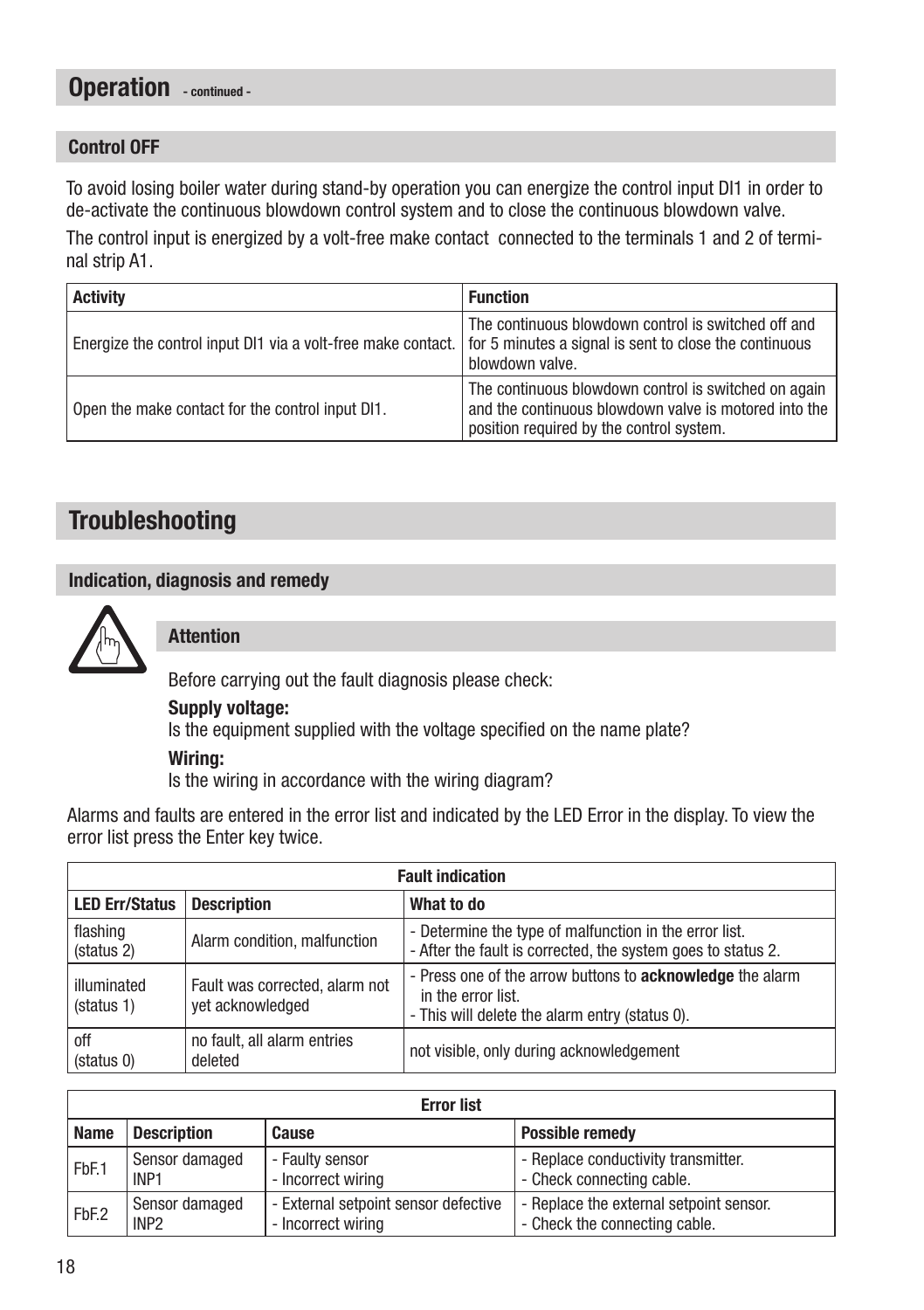# Troubleshooting - continued -



#### **Attention**

In the event of a malfunction (FbF.1) the continuous blowdown valve closes and the output contact OUT3, terminals 10/12 is open. The output contact OUT 4, terminals 13/15 (conductivity limiter) remains closed.

# Further Notes

#### Action against high frequency interference

Should sporadic failures occur in installations susceptible to faults (e. g. malfunctions due to out-ofphase switching operations) we recommend the following actions in order to suppress interferences:

- n Provide inductive loads with RC combinations according to manufacturer's specification to ensure interference suppression.
- Increase the distance to sources of interference
- $\blacksquare$  Check screens and shields.
- $\blacksquare$  HF interference suppression by means of hinged-shell ferrite rings.
- $\blacksquare$  Make sure that connecting cables leading to the equipment are segregated and run separately from power cables.

#### Decommissioning / replacing the equipment

- $\blacksquare$  Switch off mains voltage and cut off power supply to the equipment.
- $\blacksquare$  Cut off voltage supply and disconnect all electrical connections.
- $\blacksquare$  Remove fixing clamps Fig. 2 and take the equipment out of the control cabinet.

#### **Disposal**

For the disposal of the equipment observe the pertinent legal regulations concerning waste disposal.

If faults occur that are not listed above or cannot be corrected, please contact our service centre or authorized agency in your country.